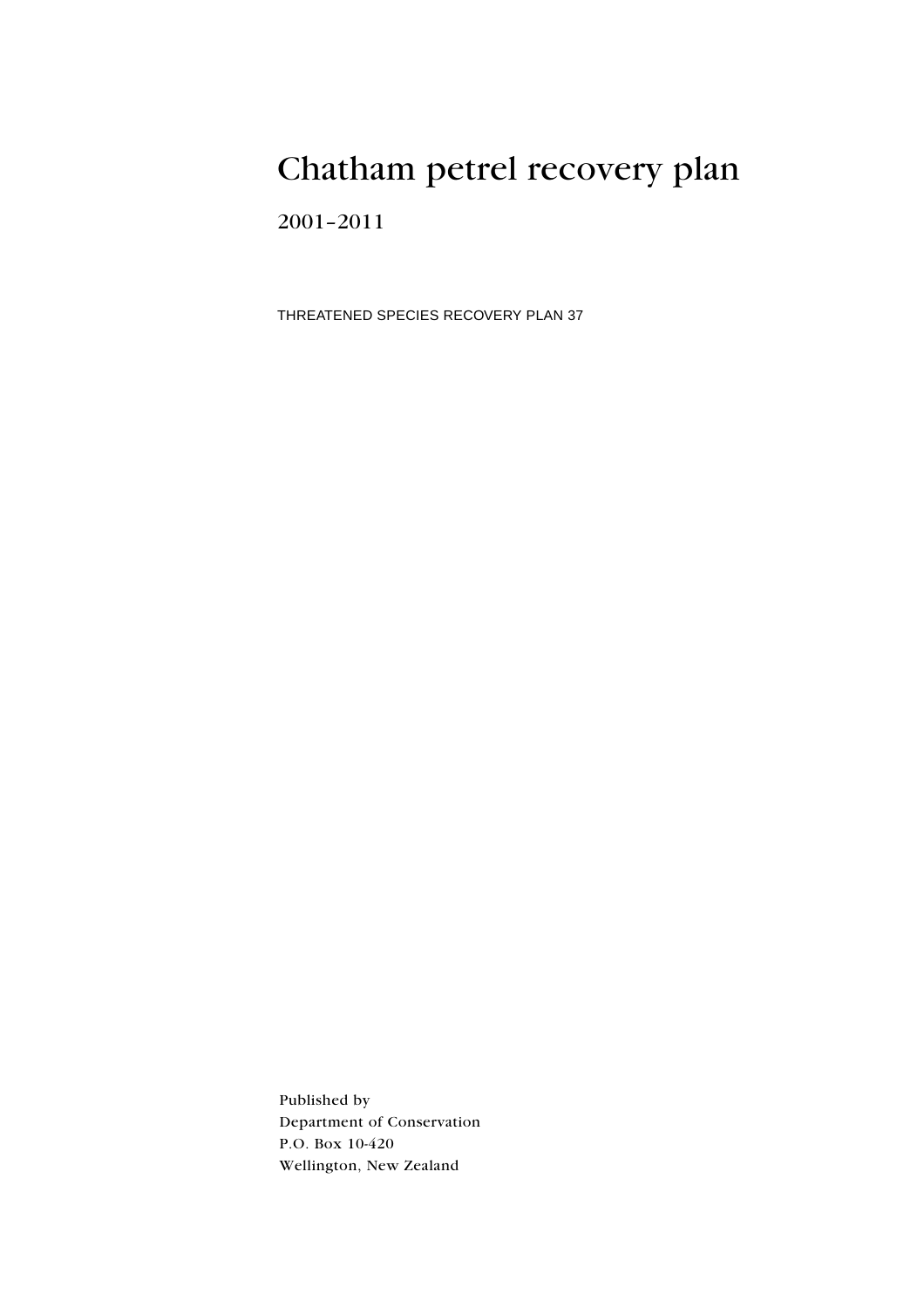© June 2001, Department of Conservation

ISSN 1172-6873 ISBN 0-478-22059-6

Cover: Chatham petrel. (David Garrick)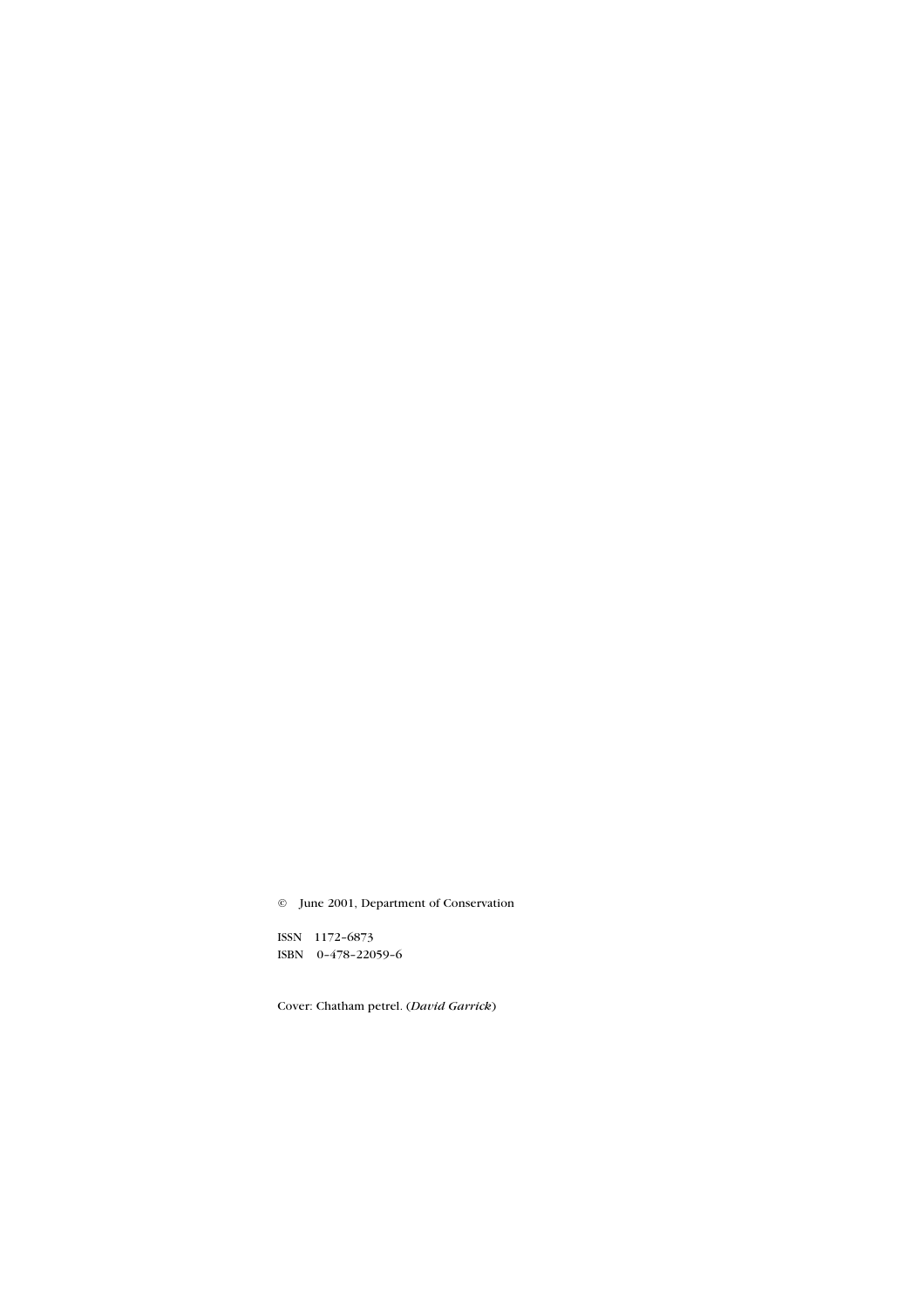## **CONTENTS**

| Recovery plans |                                                  | $\overline{4}$ |
|----------------|--------------------------------------------------|----------------|
| 1.             | Introduction                                     | 5              |
| 2.             | Past/present distribution and population numbers | 5              |
| 3.             | Cause of decline and present-day threats         | 7              |
| 4.             | Species ecology and biology                      | 7              |
| 5.             | Past conservation efforts                        | 8              |
| 6.             | Recovery goal                                    | 8              |
| 7.             | Options for recovery                             | 9              |
| 8.             | Objectives for term of plan                      | 11             |
| 9.             | Work plan                                        | 11             |
| 10.            | Review date                                      | 20             |
| 11.            | References                                       | 20             |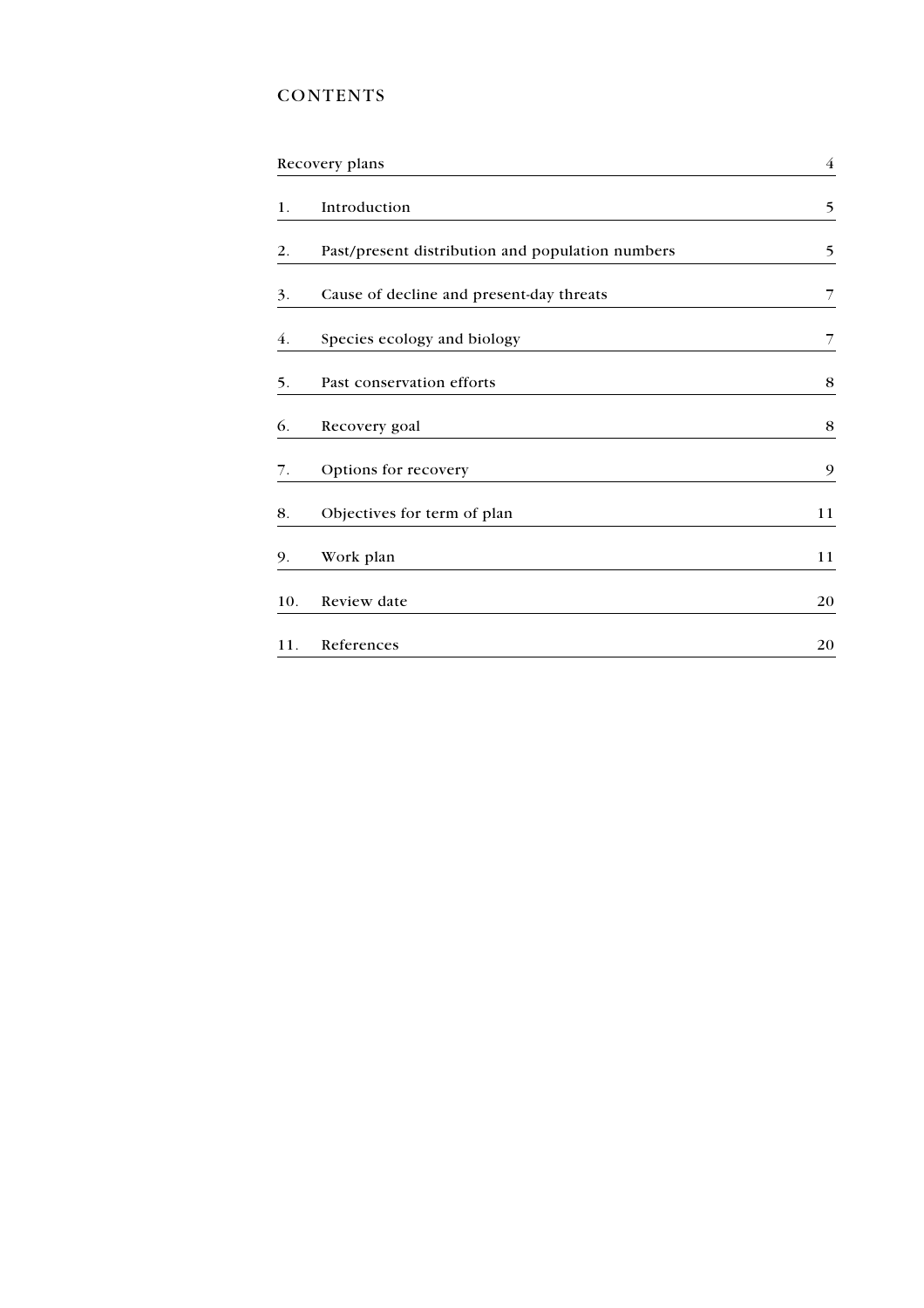# <span id="page-3-0"></span>**Recovery plans**

This is one of a series of recovery plans published by the Department of Conservation. Recovery plans are statements of the Department's intentions for the conservation of particular plants and animals for a defined period. In focusing on goals and objectives for management, recovery plans serve to guide the Department in its allocation of resources, and to promote discussion amongst a wider section of the interested public.

After a technical report which had been refined by scientists and managers both within and outside the Department had been prepared, a draft of this plan was sent to the Chatham Islands Conservation Board for comment. After further refinement, this plan was formally approved by the Wellington Conservator in January 2001. A review of this plan is due after ten years (in 2011), or sooner if new information leads to proposals for a significant change in direction. This plan will remain operative until a reviewed plan is in place.

The Department acknowledges the need to take account of the views of the tangata whenua and the application of their values in the conservation of natural resources. While the expression of these values may vary, the recovery planning process provides opportunities for consultation between the Department and the tangata whenua. Departmental Conservancy Kaupapa Atawhai Managers are available to facilitate this dialogue.

A recovery group consisting of people with knowledge of Chatham petrel, and with an interest in its conservation has been established. The purpose of the Chatham Petrel Recovery Group is to review progress in the implementation of this plan, and to recommend to the Department any changes which may be required as management proceeds. Comments and suggestions relating to the conservation of Chatham petrel are welcome and should be directed to the recovery group via the Wellington Conservancy office of the Department.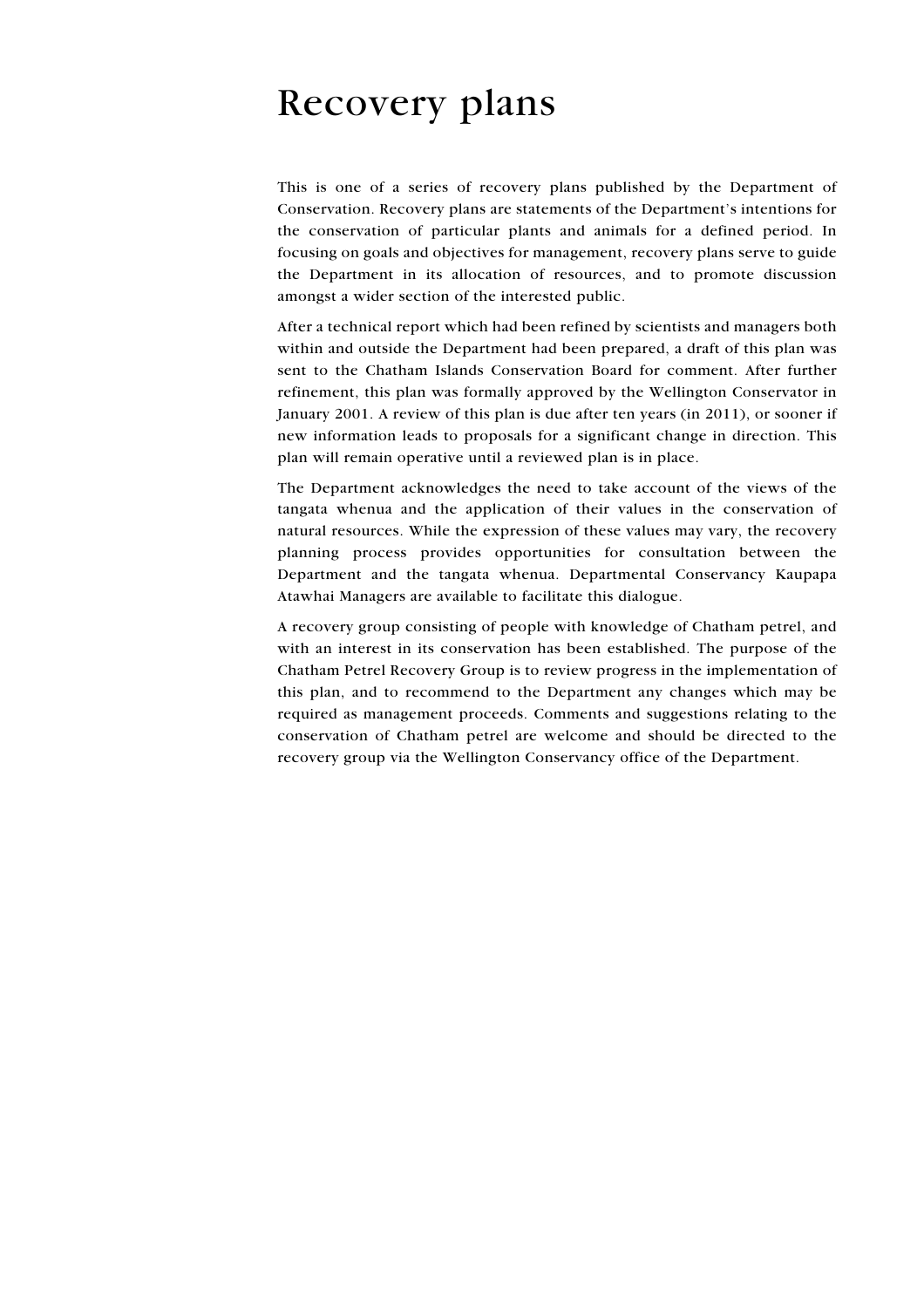## <span id="page-4-0"></span>Introduction  $1_{\cdot}$

The Chatham petrel *Pterodroma axillaris* is endemic to the Chatham Islands and is now confined to a single breeding population on Rangatira (Figure 1). Fewer than 200 pairs are thought to breed each year. Conservation attention did not begin to focus on the Chatham petrel until the late 1980s. Most of the work over this decade has been researching Chatham petrel distribution, population dynamics and ecology to understand more about this little-known species. Various management actions have been initiated in the last few years, moving the recovery programme of this species into a new phase.

The Department of Conservation presently ranks Chatham petrel as Category A, the highest priority category for conservation management (Molloy & Davis 1994). Chatham petrel are ranked as Critically Endangered internationally by the IUCN Red List Categories (BirdLife 2000).

This plan sets out the recovery programme for Chatham petrel over the next ten years  $(2001-2011)$ . It is preceded by a series of position papers and management strategies (Grant 1988; Kennedy 1993), culminating in the first Chatham petrel recovery plan covering the period 1994 to 1998 (Kennedy 1994a).

## Past/present distribution and  $2.$ population numbers

Chatham petrel bones have been found in subfossil deposits of recent age on Mangere, Chatham, and Pitt Islands (Tennyson & Millener 1994). It appears that Chatham petrel were widespread over the Chatham group, and were one of the more abundant burrowing seabirds in historic times. By the turn of the 20th century it appears that the Chatham petrel breeding range had become confined to Rangatira. It is not known whether Rangatira was the stronghold in the past of Chatham petrel, or a habitat on the periphery of major Chatham petrel concentrations elsewhere in the Chatham group.

Chatham petrel breeding burrows are only found on Rangatira—mainly in the Kokupu Creek headwaters. The Kokupu Swamp in the headwaters of the catchment is the focus of the Chatham petrel aerial courtship displays. The number of burrows located has gradually increased over recent years. Searches have generally involved catching Chatham petrels on the ground at night, attaching transmitters to them then tracking them to their burrows. A major search effort at the beginning of the 1999/2000 breeding season nearly doubled the number of known burrows bringing the total number of active breeding burrows for the season to approximately 100. A number of other burrows are visited by prospecting Chatham petrel. The total population is estimated as 800-1000 birds (Taylor 2000).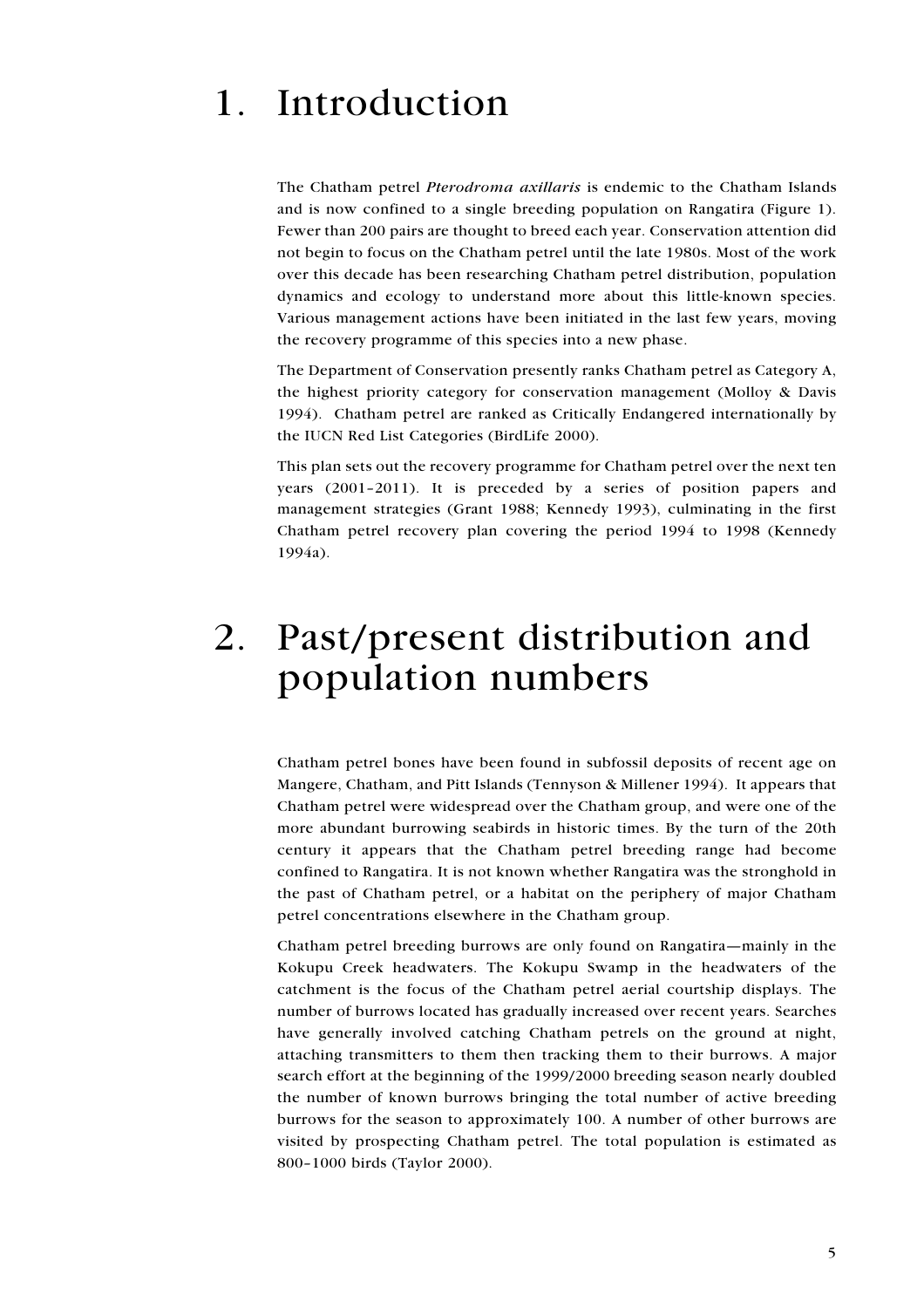

Figure 1. Distribution of Chatham petrel in 2000.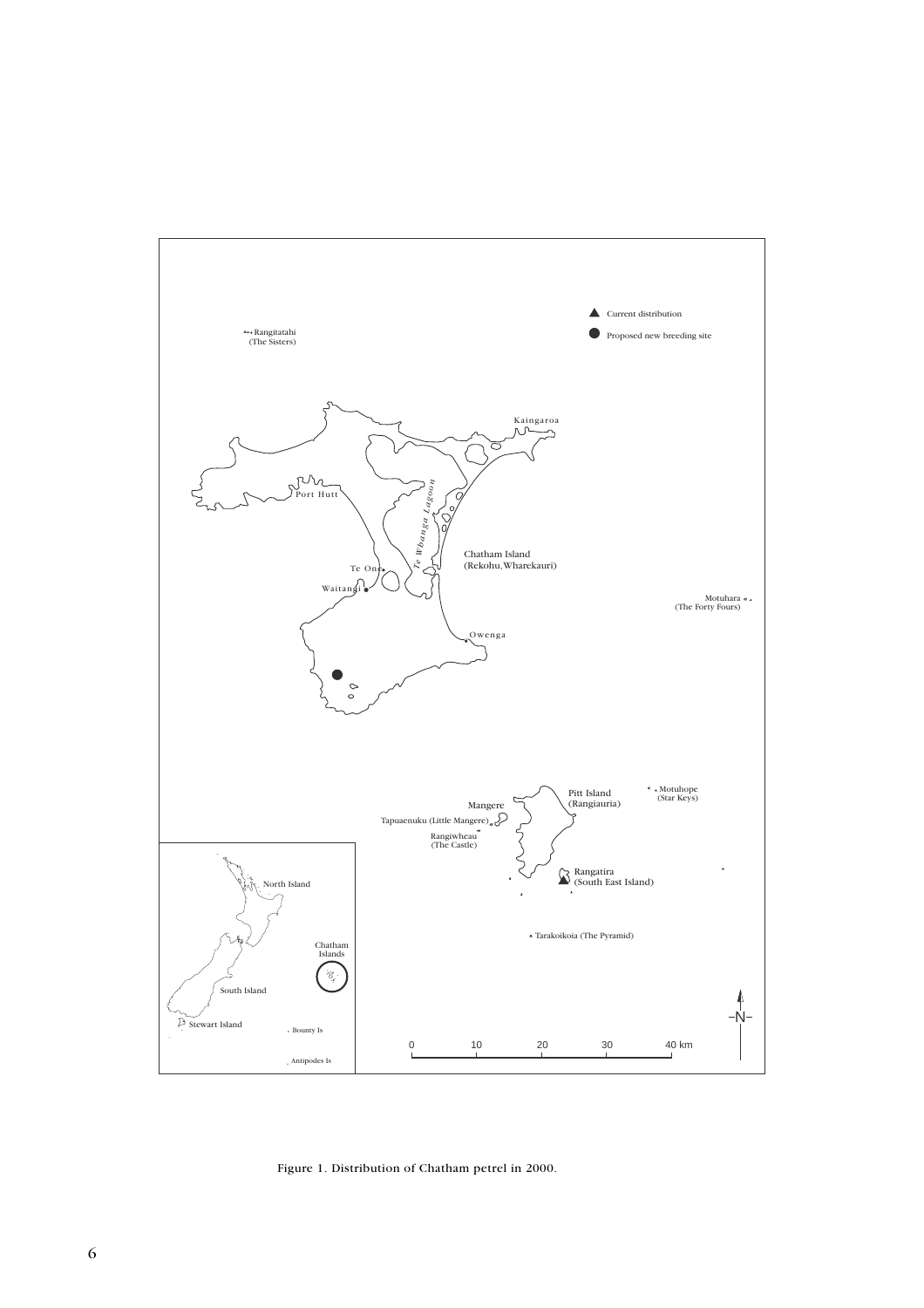# <span id="page-6-0"></span>3. Cause of decline and presentday threats

Prior to European arrival in the Chatham Islands, Chatham petrel probably underwent a population decline from predation by kiore (Rattus exulans) and muttonbird harvest (Tennyson & Millener 1994). The arrival of mammalian predators, particularly rodents and cats, and the loss of forest habitat would have led to the confinement of Chatham petrel to Rangatira.

The immediate threat to Chatham petrel is burrow competition with broadbilled prion *Pachyptila vittata*. While these two species are assumed to have co-existed on Rangatira for a long time, the decline in Chatham petrel numbers and confinement to a single population appears to have shifted the balance in favour of the broad-billed prion. Broad-billed prion are uncommon in fossil bird deposits of the Chatham Islands suggesting it has recently increased in numbers (A.Tennyson pers. comm.). The fact that broad-billed prions breed earlier in the year than Chatham petrel gives broad-billed prions a competitive advantage (Wilson 1999). Also, Chatham petrel currently breed predominantly under forest cover while broad-billed prion exercise less choice, giving them a far greater habitat area to breed in compared with Chatham petrel.

Information on the nature and impact of the relationship between Chatham petrel and broad-billed prion is presented by Gardner & Wilson (1999) and in the Chatham Island Threatened Species Recovery Group Meeting Minutes (Department of Conservation 1998, 1999). The introduction of mammalian predators on Rangatira, loss of forest habitat from fire and introduction of disease are ever-present risks which threaten the single population of Chatham petrel. Harvest by illegal muttonbirders and crushing of burrows (particularly by researchers and conservation managers) is a further risk.

## $\overline{4}$ . Species ecology and biology

Chatham petrel is a medium-sized petrel with distinctive dark feathering on the base of the underwing. They have long wings and are fast capable fliers. They forage for fish and squid in the open ocean well away from their breeding grounds. Chatham petrels possibly migrate to the north Pacific each year between June and October (Marchant & Higgins 1990). The Chatham petrel is a burrowing petrel, seemingly preferring to make breeding burrows under a mature forest cover. They tend to retain the same pair bond from one year to the next. However, the pair bond can be disrupted for reasons not clearly understood. Both sexes contribute to incubation and chick raising. The Chatham petrel breeding season extends from November to June, and overlaps with the breeding season of the broad-billed prion. Many Chatham petrel chicks, some close to fledging, are evicted from their burrows or killed by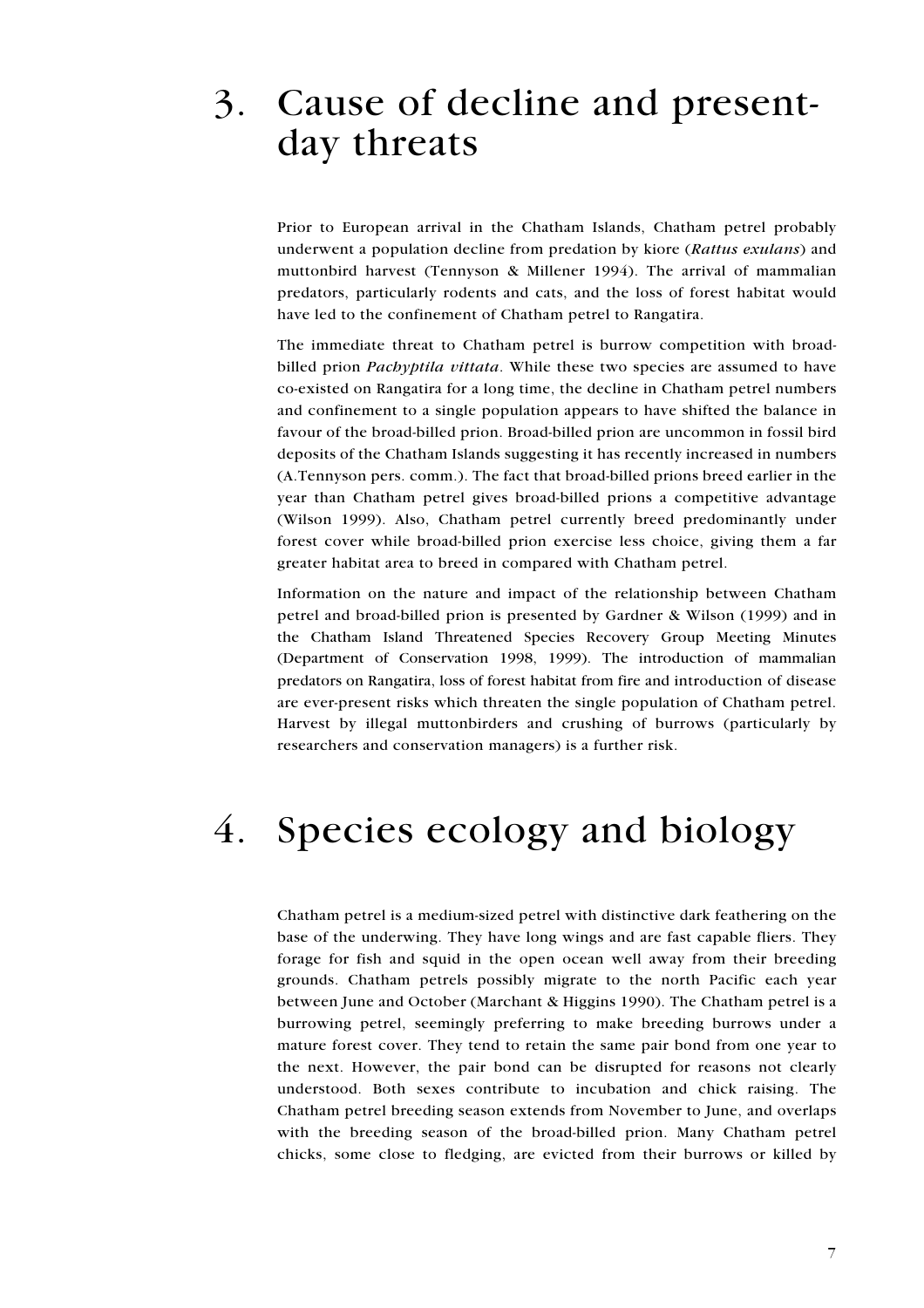<span id="page-7-0"></span>prions when the latter return to the island to moult in February. Further information on breeding biology is documented by Gardner (1999).

Fertility among Chatham petrels appears high, but eggs have been evicted from burrows by broad-billed prions. With active management, 42 chicks fledged from the 54 protected Chatham petrel burrows in the 1998/99 season. This is a slightly higher rate of productivity than would be expected from an unmanaged petrel population in the absence of human-induced threats. Other Pterodoma species have an average productivity rate of 65% fledglings produced per annum (G. Taylor pers. comm.). Adult survival in Chatham petrel is estimated at 95% per annum (G. Taylor pers. comm.).

#### Past conservation efforts  $5<sub>1</sub>$

Chatham petrel began to be studied closely in the 1989/90 breeding season. Before this date only nine burrows had been discovered, and only a small number of birds banded. These studies continue today, with results reported by Bancroft (1998a, 1998b, 1999), Bell & Nilsson (1992), Department of Conservation (1992, 1998, 1999), Gardner (1998), Gardner & Wilson (1999), Kennedy (1993, 1994a, 1994b), Kennedy & Taylor (1993), Nilsson et al. (1994), Taylor (1991, 1992, 1995, 1998, 1999), Was & Wilson (1998), Was et al. (2000), West (1989, 1990), West & Nilsson (1994), and Wilson (2000).

These studies have confirmed the conservation status of Chatham petrel as critically endangered, and that burrow competition from broad-billed prions is currently the major factor threatening Chatham petrel. During the course of the research, various techniques were trialed to minimise the impact of prions on Chatham petrel. These have greatly increased breeding production of Chatham petrels. Research on techniques to reduce prion impact on Chatham petrel is still proceeding, and is urgently required to assist management.

## 6. Recovery goal

Two goals are proposed—a longer-term goal and a shorter-term goal. The shortterm goal of ten years is to be achieved by the year 2011, which is when this plan expires.

#### LONG-TERM GOAL

To re-instate Chatham petrel within its traditional breeding range as a number of self-sustaining populations that will require minimal management.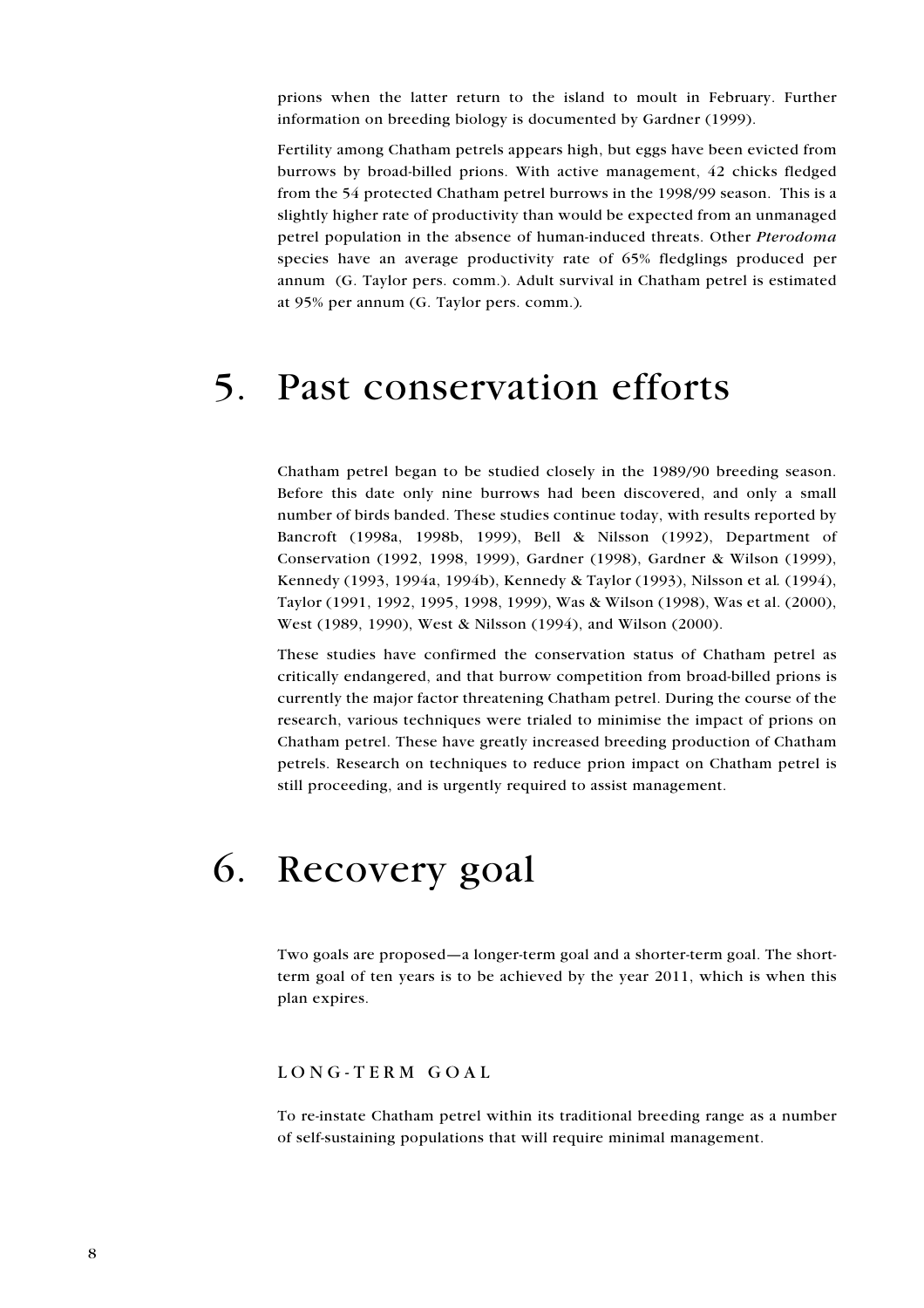#### <span id="page-8-0"></span>TEN-YEAR GOAL

To arrest the expected decline of Chatham petrel breeding pairs and total population numbers, and improve productivity on Rangatira, and establish a second Chatham petrel breeding population in the Chatham Islands.

## THIS WILL CHANGE THE IUCN CONSERVATION RANKING OF CHATHAM PETREL FROM CRITICALLY ENDANGERED TO VULNERABLE.

## **Options for recovery**  $7.$

#### $7.1$ OPTION 1

#### No action

This option is not recommended. If there was no further research and management effort it is likely that Chatham petrel would effectively be extinct in the next two to three generations. Small numbers of Chatham petrel are likely to persist for many years, but numbers would be too low to recover the species. Competition for burrow space with broad-billed prions would continue unabated causing low productivity among Chatham petrel. This would lead to a decline in Chatham petrel population numbers, and to eventual extinction. With only one relatively small population the species is exposed constantly to the risk of loss through natural or human-induced disaster. While broad-billed prions are natural competitors of Chatham petrels, the degree of competition is not likely to be the result of natural circumstances. Rather it is likely to have been brought about by a human-induced change to Chatham Islands' ecosystems.

#### $7.2$ OPTION<sub>2</sub>

#### Protect the Chatham petrel population on Rangatira alone

This option alone is not recommended. Confinement of Chatham petrel to a single breeding location keeps the species at risk from extinction from humaninduced threats or natural disaster. To maintain Chatham petrel on Rangatira, high management input would be required indefinitely as the threats from broad-billed prion would be forever present. This option does not allow for the reinstatement of Chatham petrel to its historic distribution.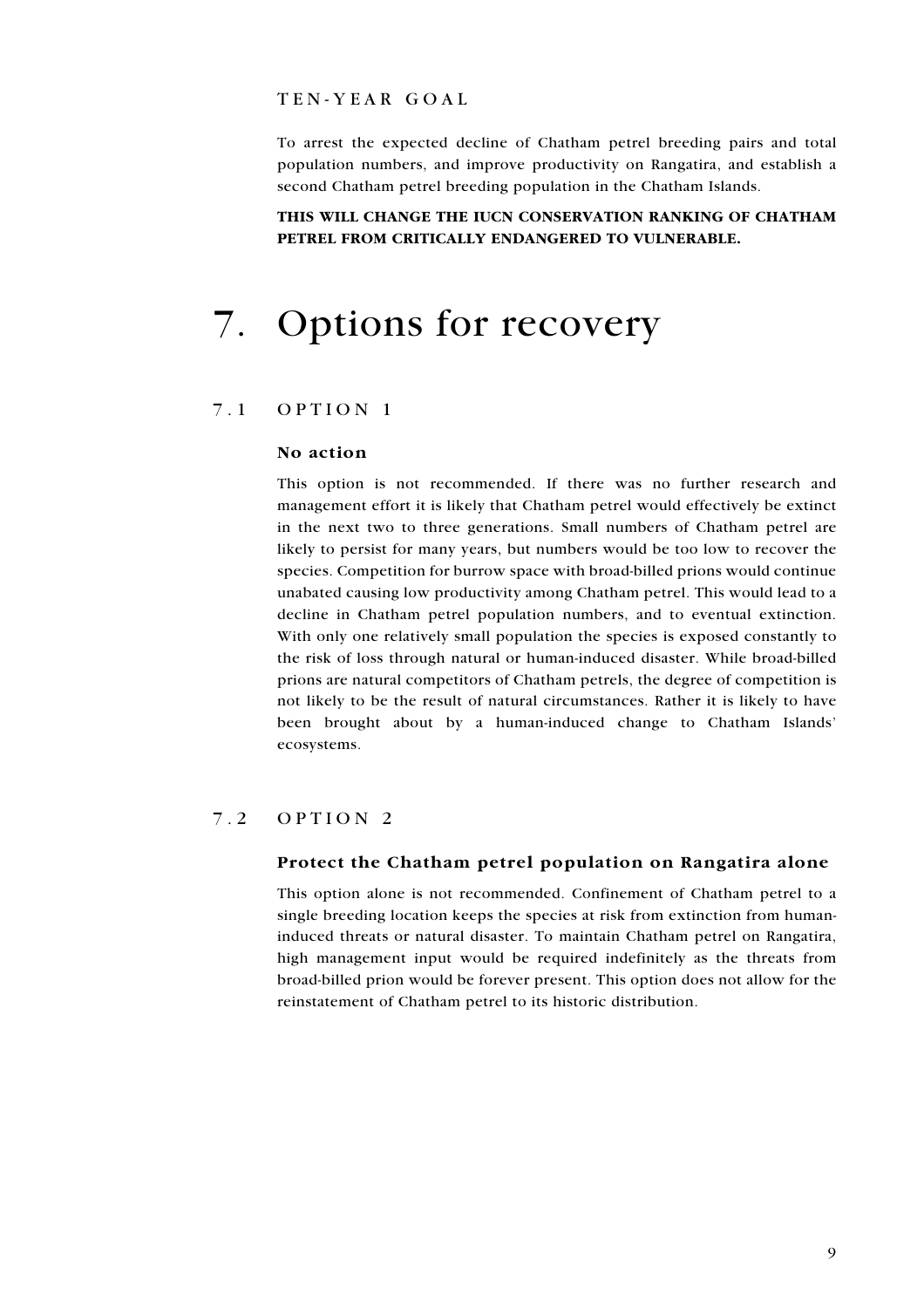#### <span id="page-9-0"></span> $7.3$ OPTION 3 (PREFERRED OPTION)

## Protect Chatham petrel habitat and breeding burrows on Rangatira, and establish a second Chatham petrel population elsewhere in the Chathams

This is the preferred option for recovery. An essential first step is to protect the single Chatham petrel population on Rangatira from extinction by protecting the forest habitat and mammalian predator-free status of Rangatira. Management is also needed to reduce competition with broad-billed prions for breeding burrows. Methods to achieve this with minimal management intervention need to be developed. The productivity of Chatham petrel needs to be boosted in order to increase Chatham petrel numbers on Rangatira and to provide sufficient birds for the establishment of a second population. This option also requires the preparation of a site elsewhere in the Chathams in readiness for the establishment of a new population. This requires immediate research by management on more common analogue species to develop reintroduction techniques. Establishment of a second Chatham petrel population will greatly reduce the threat of the species extinction, and improve the species conservation status. This option will also result in the reinstatement of Chatham petrel to its historic range.

#### $7.4$  $OPTION 4$

## Establish an alternative population elsewhere in the Chathams and leave the Rangatira population to fend for itself

This option is not recommended. The establishment of a second population is a long-term project that will take longer than ten years to complete, and meanwhile the Rangatira population will decline to the point where there are unlikely to be sufficient birds to establish an alternative population.

#### $7.5$ OPTION 5

#### Establish a Chatham petrel population in captivity

This option is not recommended. The breeding biology of petrel species and their habit of foraging at sea would make it difficult to maintain them in captivity. Also, it is considered likely that Chatham petrel will survive with active management of the species on Rangatira, and efforts to establish a second population in the Chathams.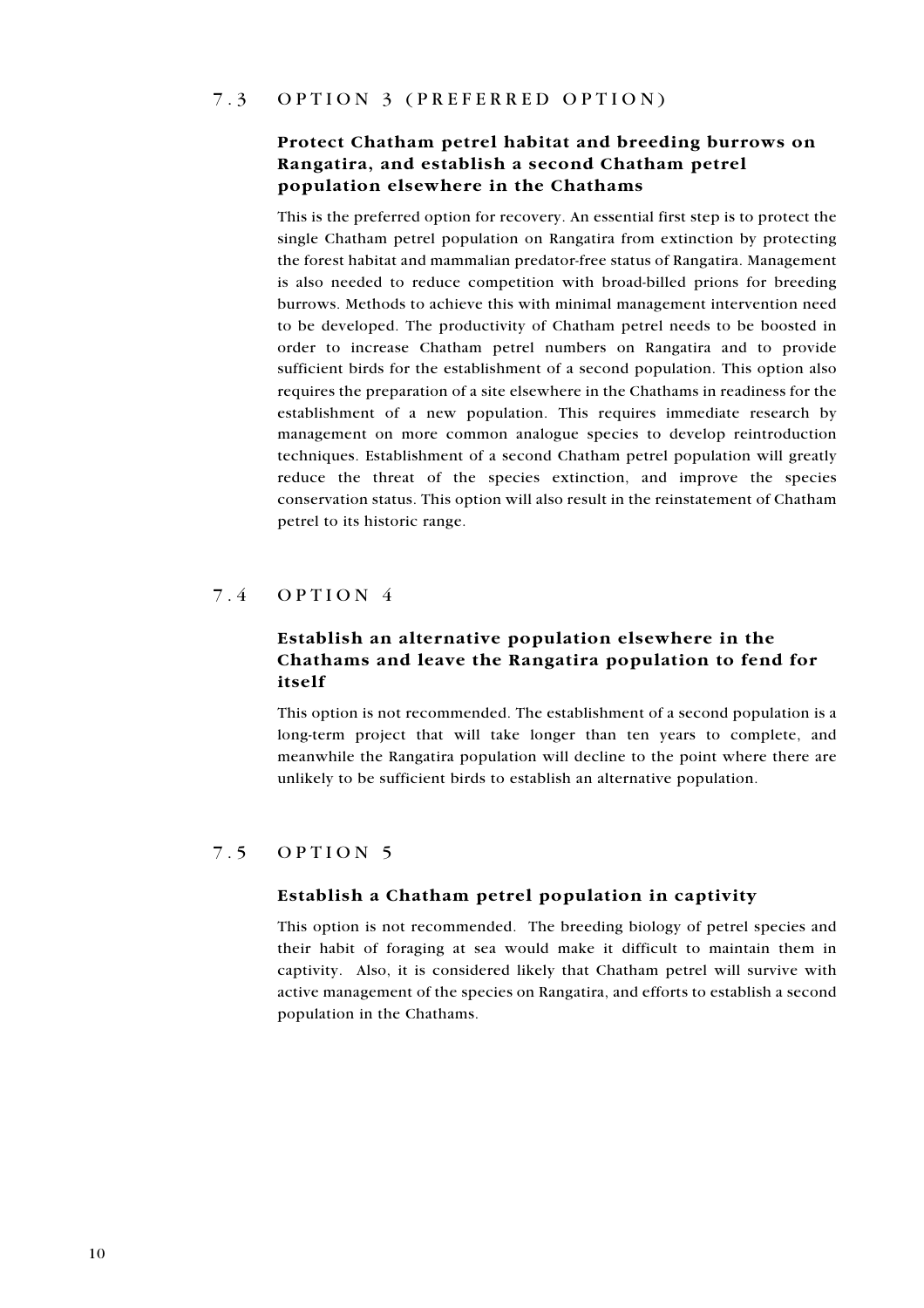# <span id="page-10-0"></span>8. Objectives for term of plan

The objectives for Chatham petrel recovery for the term of this plan are:

- 1. Protect the Chatham petrel population and breeding habitat on Rangatira.
- 2. Improve Chatham petrel productivity on Rangatira and locate additional Chatham petrel burrows.
- 3. Monitor Chatham petrel population dynamics, distribution and habitat use on Rangatira.
- 4. Develop techniques to establish Chatham petrel at new sites.
- 5. Select and prepare a site for establishment of a second Chatham petrel population in the Chatham Islands and initiate attracting and/or transferring birds to the site.

## 9. Work plan

Specific tasks required to achieve each objective, and performance measures to assess success in meeting objectives are set out below.

#### PROTECT THE CHATHAM PETREL POPULATION OBJECTIVE 1. AND BREEDING HABITAT ON RANGATIRA

#### Performance measures

The Chatham petrel population on Rangatira does not decline, over the term of the plan, due to human-induced threats such as the introduction of new predators or avian diseases, fire, illegal mutton-birding or the crushing of Chatham petrel burrows.

#### Explanation

With the total Chatham petrel population being found only on Rangatira it is essential that this population is protected from a range of threats. Preventing these threats from occurring or minimising their damage is a key requirement to protect the Chatham petrel.

#### Actions required

#### Action 1.1 Implement quarantine measures, restrict visitors and enforce the Wildlife and Reserves Acts in relation to illegal landing and mutton-birding on Rangatira

#### Explanation

With the total Chatham petrel population being found on only one island, it is essential that they are protected from potential threats. The arrival of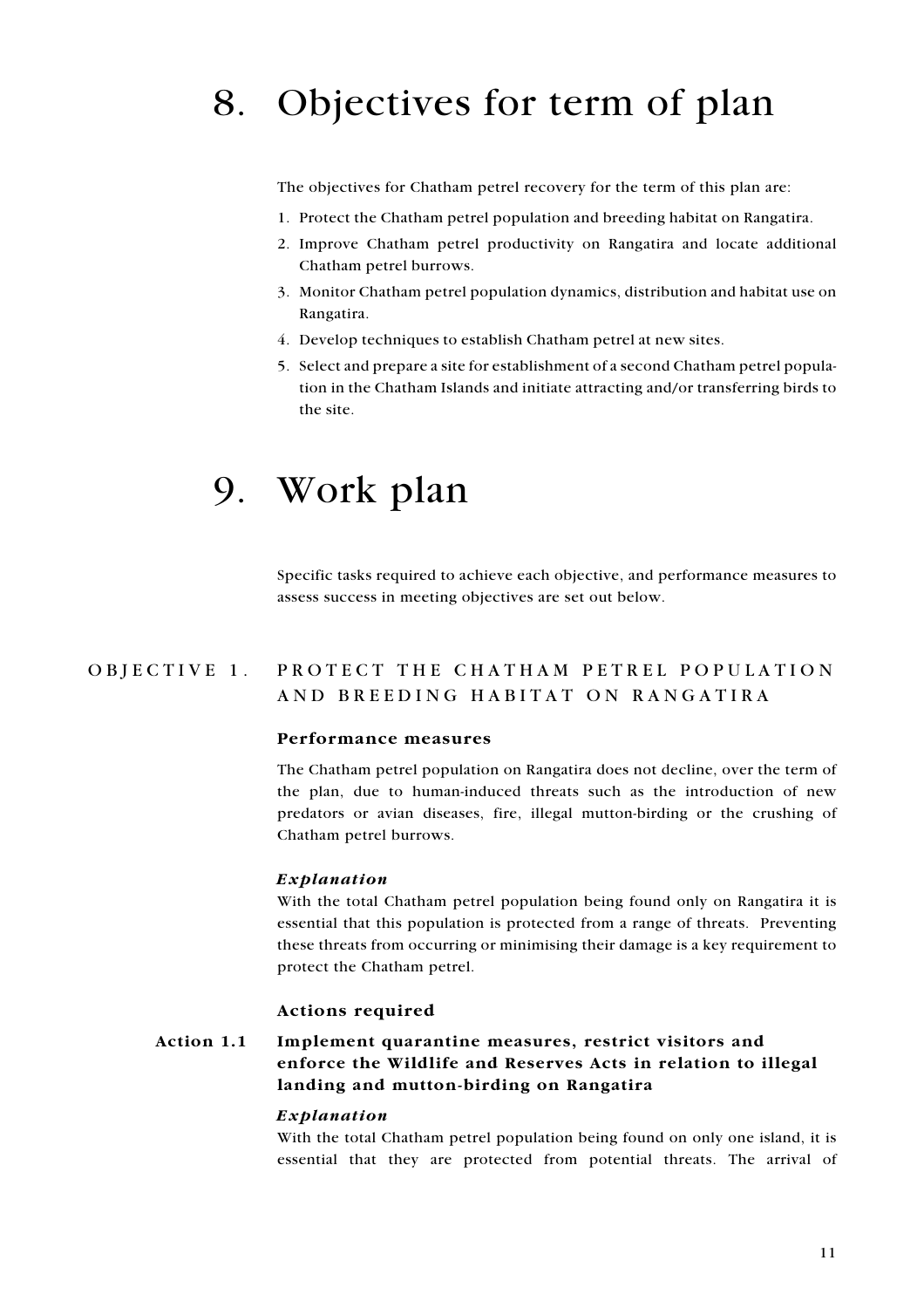introduced predators (rodents and cats), and of alien diseases must be prevented. The risk of habitat loss or deterioration due to human disturbance, the introduction of invasive plant species, disease or fire must also be mitigated against. Quarantine measures have been in place on Rangatira for many years new people visiting the island need to be made aware of these measures, and there should be regular audits to ensure they are being followed vigilantly. Rangatira is a nature reserve and all entry is by permit only. It is a fragile island and easily damaged by people. Current restrictions on the numbers of people visiting the island should continue. Illegal muttonbirding of sooty shearwater has occurred on Rangatira and regular surveillance of the island in March-April is required to prevent this. Prevention of illegal entry needs to be rigorously enforced.

#### **Priority**

Essential

## Responsibility

Chatham Island Area Office

#### IMPROVE CHATHAM PETREL PRODUCTIVITY OBJECTIVE 2. ON RANGATIRA AND LOCATE ADDITIONAL CHATHAM PETREL BURROWS

#### Performance measures

(1) A minimum of 100 Chatham petrel breeding burrows managed annually, in line with current best practice.

(2) A minimum of 65 Chatham petrel chicks fledge each year from managed burrows.

#### Explanation

In early 1990s annual Chatham petrel productivity was as low as 10-20%. In recent years, management intervention resulted in a reduction in the effects of broad-billed prion on Chatham petrel nesting to less than 10%, contributing to an increased in Chatham petrel productivity to 60-80%. In some years, natural events such as climatic effects on food supplies or flooding of burrows may depress Chatham petrel productivity. There were 120 active burrows known during the 1999/2000 breeding season (H. Gummer pers. comm.). Approximately half of these burrows were located during an intensive telemetry search effort at the beginning of the 1999/2000 breeding season (Bancroft et al. 2000). Additional search efforts will be necessary to ensure that there are at least 100 breeding burrows being managed each season. Some loss of known burrows can be expected each year as Chatham petrels desert burrows due to prion and possibly management interference. New burrows must be located to compensate for this loss. The location of additional burrows is also crucial to obtaining a more accurate population estimate for Chatham petrel burrows and understanding of their distribution on Rangatira.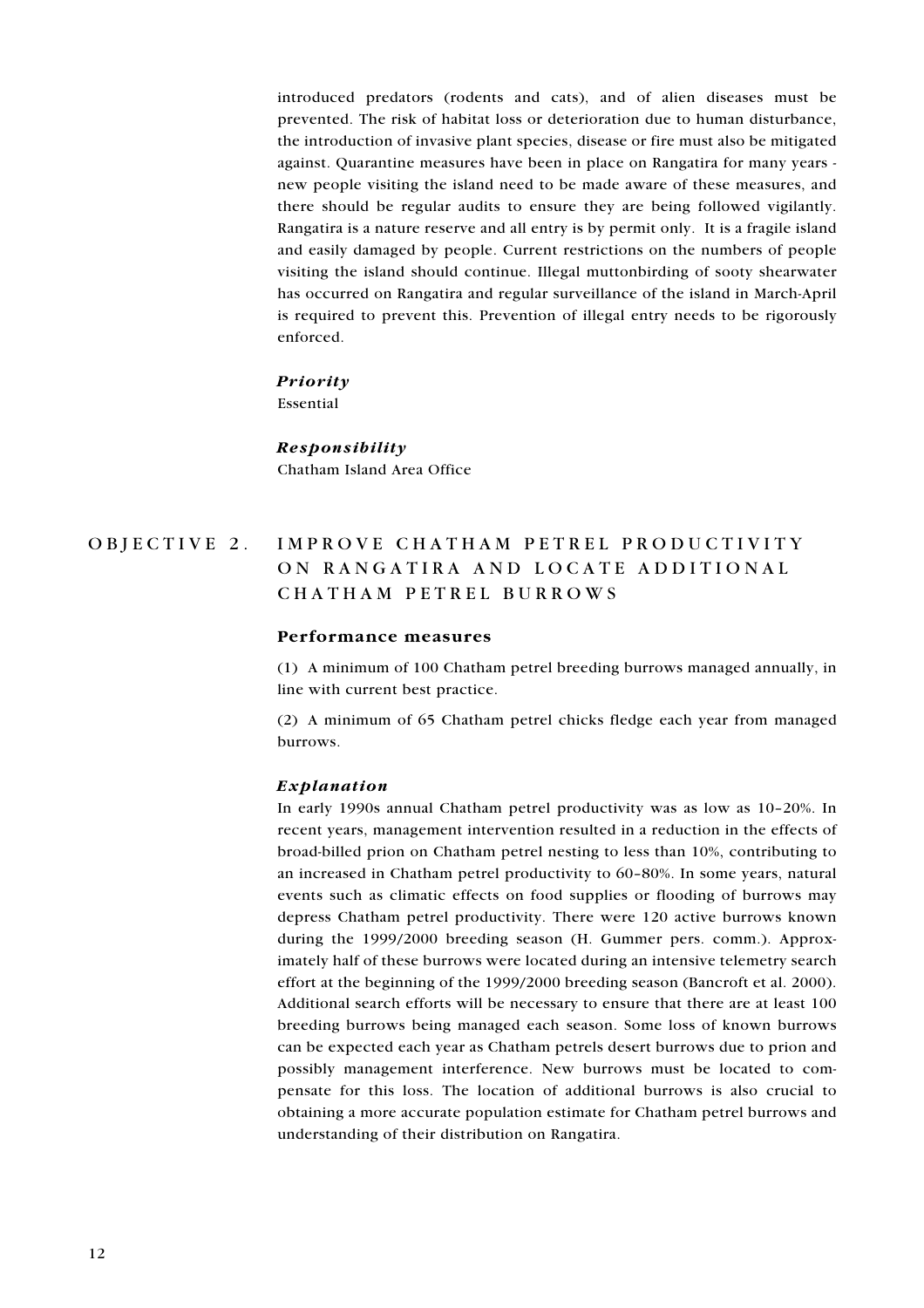#### **Actions required**

#### Action 2.1 Reduce broad-billed prion interference at managed Chatham petrel burrows, using current best practice, to achieve performance measures

#### Explanation

Broad-billed prions are the immediate threat to the Chatham petrel population on Rangatira. Techniques such as blocking burrow entrances during the period when Chatham petrel are absent from Rangatira, and culling of any broad-billed prion found in Chatham petrel burrows have had partial success in protecting Chatham petrel eggs and chicks. New techniques to further reduce broad-billed prion interference are required (see Action 2.3). Until an effective long-term solution is found to reduce interference, broad-billed prions found in the entrance of Chatham petrel burrows will continue to be culled each season in line with agreed protocols. Burrow protection regimes will be reviewed annually.

#### Priority

Essential

#### Responsibility

**Wellington Conservancy** 

Chatham Island Area Office

#### Action 2.2 Locate sufficient Chatham petrel burrows to ensure that a minimum of 100 breeding burrows can be managed annually

#### Explanation

Of the 120 active Chatham petrel burrows managed during the 1999/2000 season, 100 had eggs (H. Gummer pers. comm.). Most burrows were located by radio tracking birds caught on the ground at night. It is important to continue to conduct these searches so that the number of managed burrows is maintained at no less than 100 burrows. A minimum of 100 breeding burrows needs to be located and protected to enable the population to stablise at 500-1000 birds. Systematic searches of all areas on Rangatira also provides baseline information on the abundance and distribution of Chatham petrel and helps to explain why the Chatham petrel breeding range appears to be contracting into the Kokupu Creek area. The current method of radio-tracking tagged birds, while effective at finding burrows, is time consuming and potentially damaging to nesting habitat. Alternative methods of locating Chatham petrel burrows should also be investigated, such as using a dog trained to locate Pterodroma burrows.

### Priority

Essential

## Responsibility Chatham Island Area Office

**Wellington Conservancy**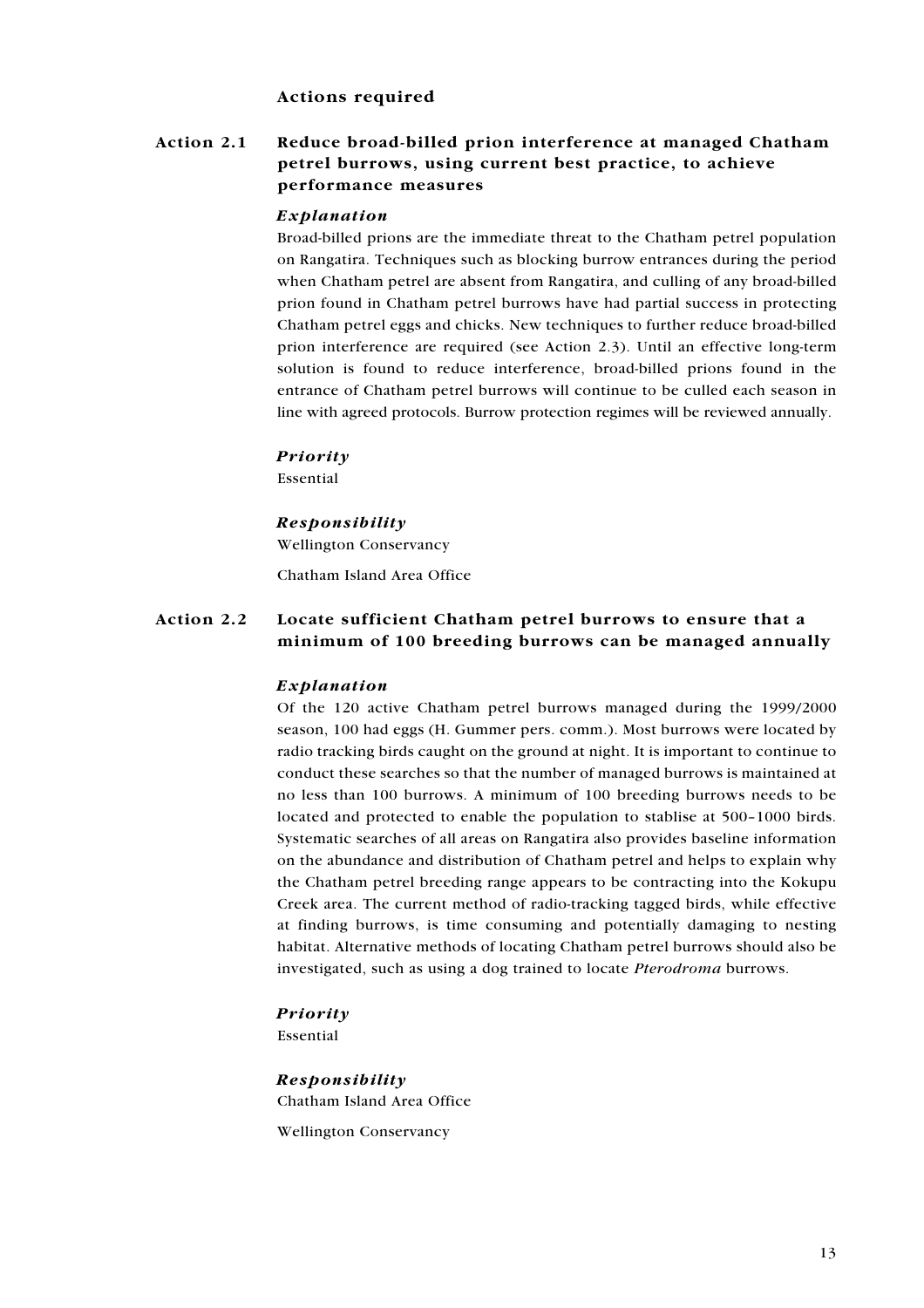#### Action 2.3 Develop and trial new techniques over the next five years to reduce broad-billed prion interference with Chatham petrel hurrows

#### Explanation

Various techniques to prevent broad-billed prions gaining access to Chatham petrel burrows have been trialled over recent breeding seasons. These include the use of automatic doors at burrow entrances, screens over entrances, placement of additional artificial burrows around the Chatham petrel burrow and use of burrow traps. Culling of prions from neighbouring burrows in a defined area around Chatham petrel burrows is also being trialled. These measures aim to reduce the risk of invasion of prions into Chatham petrel burrows. The trials have shown that the use of automatic doors shows considerable promise (Gardner 1998) and burrow entrance screens do act as a deterrent to non-occupants entering burrows (Was et al. 2000, Wilson 2000). The use of artificial burrows did not succeed in excluding broad-billed prion from Chatham petrel burrows, but culling of broad-billed prions did reduce the incidence of Chatham petrel injury from broad-billed prion attack. The use of burrow entrance screens has been further tested, using Pycroft's petrel as an analogue species and was found to have no detrimental effect on chick development (K.-J. Wilson pers. comm.). Ongoing testing and refinement of techniques will be required over several seasons to determine the most effective management regime to minimise prion interference and maximise Chatham petrel breeding success. It may also be possible to concentrate Chatham petrel activity, using seabird attraction techniques to encourage recruitment of young birds into a confined managed area.

#### Priority

High

### Responsibility

**Wellington Conservancy** 

Science Technology and Information Services

Chatham Island Area Office

#### Action 2.4 Manipulate nest contents of managed burrows as appropriate to ensure fertile eggs are being incubated

### Explanation

Swapping of infertile or broken eggs with abandoned fertile eggs from other Chatham petrel pairs will be undertaken if appropriate. These measures will require few resources to implement given conservation workers are already protecting Chatham petrel burrows on a daily basis. Accurate records will be kept of actions undertaken.

### Priority

Lower

Responsibility Chatham Island Area Office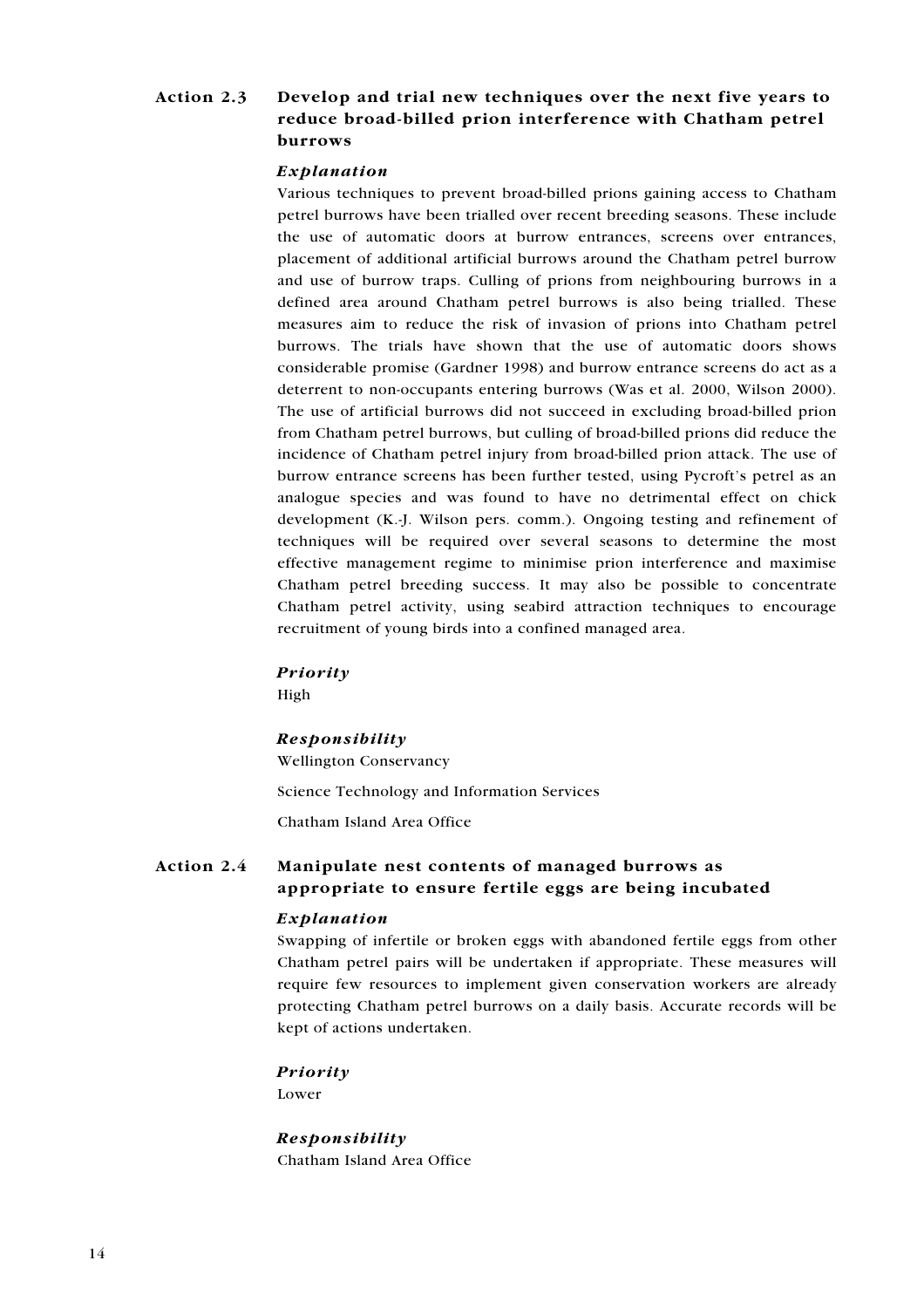#### OBJECTIVE 3. MONITOR CHATHAM PETREL POPULATION DYNAMICS, DISTRIBUTION AND HABITAT USE ON RANGATIRA

#### Performance measures

(1) Information obtained and analysed each year from all known Chatham petrel burrows on population dynamics and breeding activity.

(2) All new Chatham petrel burrows marked in line with current best practice and distribution of burrows on Rangatira mapped each year.

#### Explanation

Intensive monitoring of Chatham petrel population dynamics and distribution on Rangatira is required to determine the success of various management techniques that are put into place, and whether the Chatham petrel population numbers have stabilised and productivity improved.

#### **Actions required**

#### Action 3.1 Monitor key population parameters at all managed Chatham petrel burrows

#### Explanation

Aspects to be monitored include stability of pair bonds, numbers of breeding pairs, breeding frequency of individual birds, the ratio of breeding birds to nonbreeding birds, adult survivorship, juvenile survivorship, productivity and recruitment of chicks to the breeding population. Protocols for checking burrows and working within Chatham petrel breeding colonies will be implemented to avoid adverse effects on Chatham petrel. The information gathered needs to be put into a database annually and analysed every 2-3 years to detect any changes in population trends that may require changes in management.

#### Priority

High

#### Responsibility

Chatham Island Area Office

**Wellington Conservancy** 

#### Action 3.2 Mark and map the location of all active Chatham petrel burrows

#### Explanation

By marking and mapping the location of new Chatham petrel burrows each year a pattern of distribution across Rangatira can be determined. This will assist in understanding the preferred habitat of Chatham petrel and gross changes in population size. The possible contraction of Chatham petrel breeding burrows to Kokupu Creek from widespread sites across Rangatira can be closely tracked.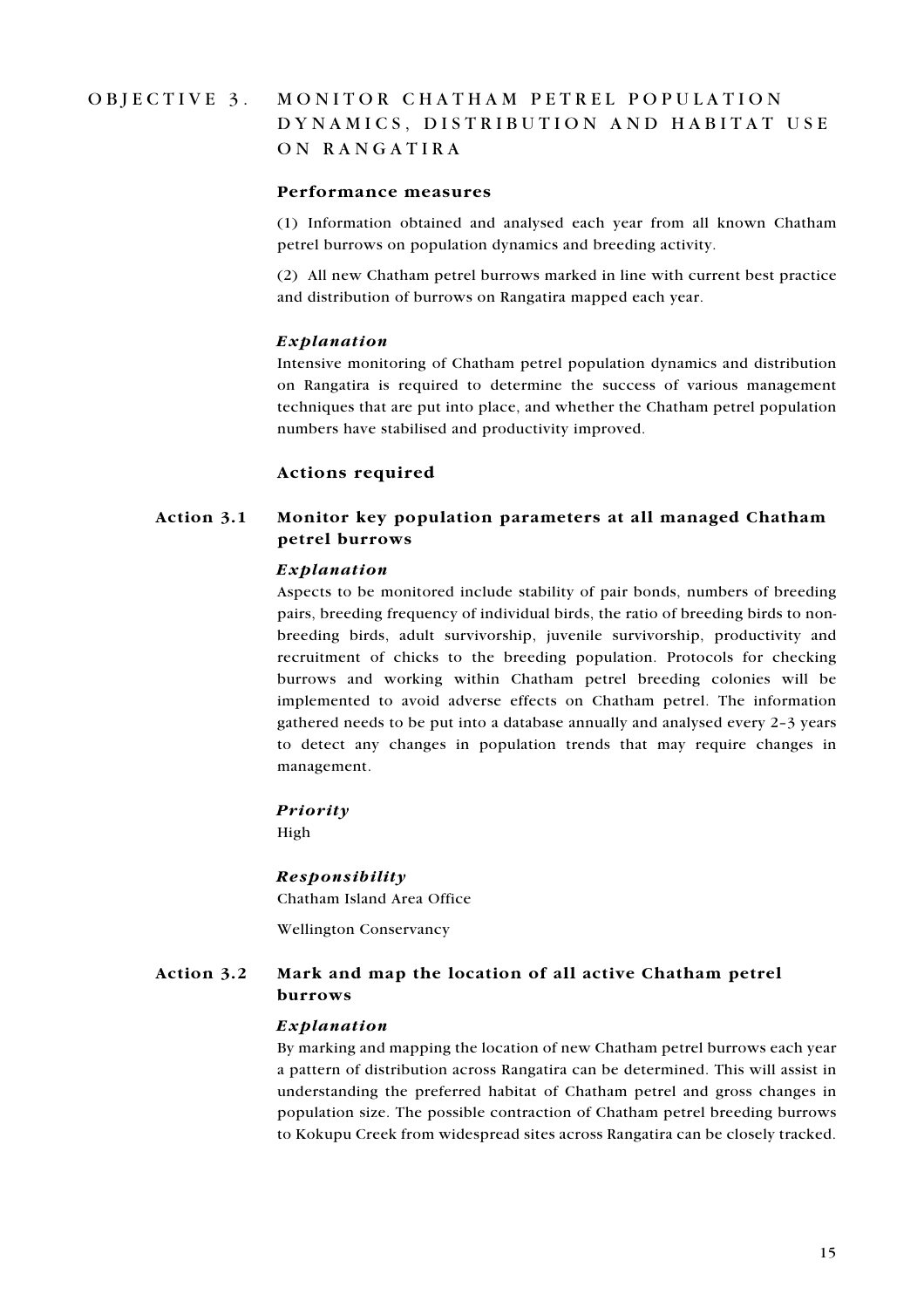#### Priority

High

#### Responsibility

Chatham Island Area Office

#### Action 3.3 Identify and monitor the key habitat characteristics of sites of Chatham petrel burrows

### Explanation

Chatham petrels appear to favour mature forest for breeding sites. However, there may be subtle difference in the forest composition and structure that are important to Chatham petrels. Forest characteristic could influence such aspects as the suitability of the substrate for burrowing, the ability of Chatham petrel to land and take-off out to sea or the microclimate of the burrows. Changes in forest habitat on Rangatira through canopy collapse and lack of replacement trees and shrubs in the understorey may also occur. This could have a serious adverse effect on Chatham petrels. Understanding the relationship between Chatham petrel choice of burrow site and productivity in different habitat types will assist with preparing sites for new Chatham petrel breeding colonies. A three-year research study is proposed to look at this relationship (Wilson 2000).

### Priority

Lower

### Responsibility

Chatham Island Area Office

Lincoln University

#### Action 3.4 Continue to investigate the relationship between Chatham petrel and broad-billed prion

### Explanation

Although there has been considerable research undertaken on the relationship between Chatham petrel and broad-billed prion, there are further unanswered questions. In particular, the question to be investigated is: What environmental factors have been detrimental to Chatham petrel and/or favoured broad-billed prion to create the imbalance in population numbers between the two species? The answer to this could include habitat changes, food availability or timing of breeding seasons. Research topics that could be investigated on this question are outlined in Wilson (2000). A good understanding of the relationship between the two species will be useful when developing management solutions to reduce prion interference with Chatham petrel burrows.

### Priority

Lower

Responsibility **Wellington Conservancy**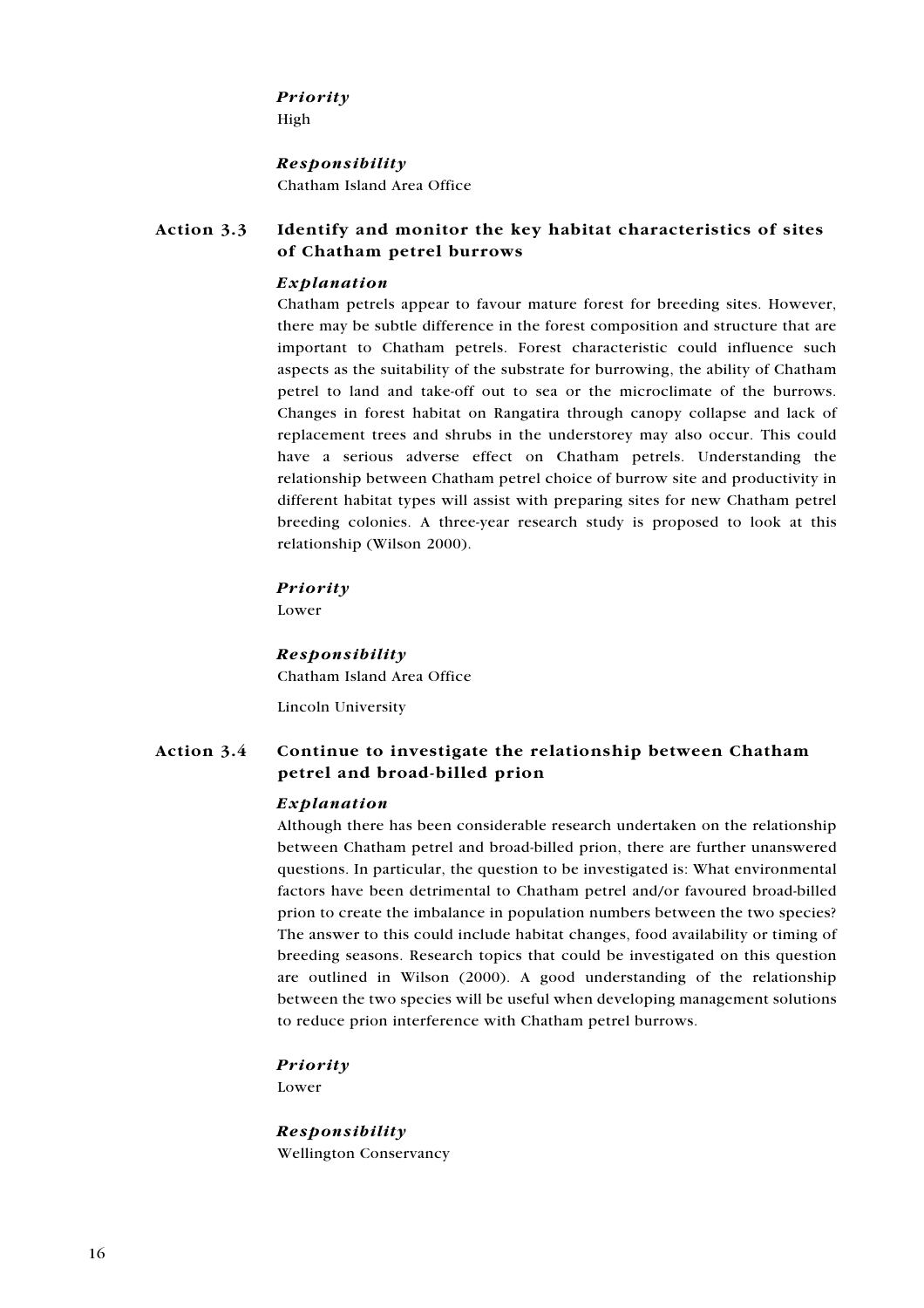#### DEVELOP TECHNIQUES TO ESTABLISH OBJECTIVE 4. CHATHAM PETRELS AT NEW SITES

#### Performance measures

(1) Over the next three years, collect and analyse information on Chatham petrel chick feeding frequency, meal size, diet, average fledging weight and chick weight curves, the stability of Chatham petrel pairs following loss of chicks and the reaction of petrels to taped calls.

(2) Conduct trials using an analogue species to develop and document techniques to enable Chatham petrel to be established at new sites, over the next three years, subject to funding.

## Explanation

Burrowing seabirds tend to return to their natal site to breed and seldom establish at new sites naturally. Before a second population of Chatham petrel can be established, information needs to be obtained regarding key aspects of Chatham petrel biology to ensure that chicks can be successfully cared for during and after transfer, and that taking chicks from Rangatira does not seriously impact on that population. Experimentation to refine transfer methodology also needs to be carried out on less rare, related species before the techniques are applied to Chatham petrel.

#### Actions required

#### Action 4.1 Research key aspects of Chatham petrel biology to facilitate the development of transfer methodology

#### Explanation

Information on Chatham petrel biology including chick feeding frequency, meal size, nutritional analysis of natural Chatham petrel diet, average fledging weight and average weight curve will be required to enable hand-rearing of Chatham petrel as part of a transfer. Information is also required on the stability of pair bonds following the loss of chicks, so that the impacts of chick transfers on existing pair bonds can be assessed. The harvest of chicks from the Chatham petrel population may also have an effect on population trends of the Rangatira population. Numbers of chicks that can be harvested for transfer to new sites, without harming the Rangatira population needs to be estimated. An analogue petrel species to Chatham petrel may be used to investigate the effects of chick harvest on population trends. To test whether playing taped calls of Chatham petrel will attract birds, a trial will be undertaken on Rangatira in an area that has a low density of broad-billed prion burrows. Species related to Chatham petrel can be researched to identify the cues used by birds to select mates and breeding locations. Wilson (2000) proposed various aspects that need to be investigated to ensure trouble-free translocation of Chatham petrel to new sites.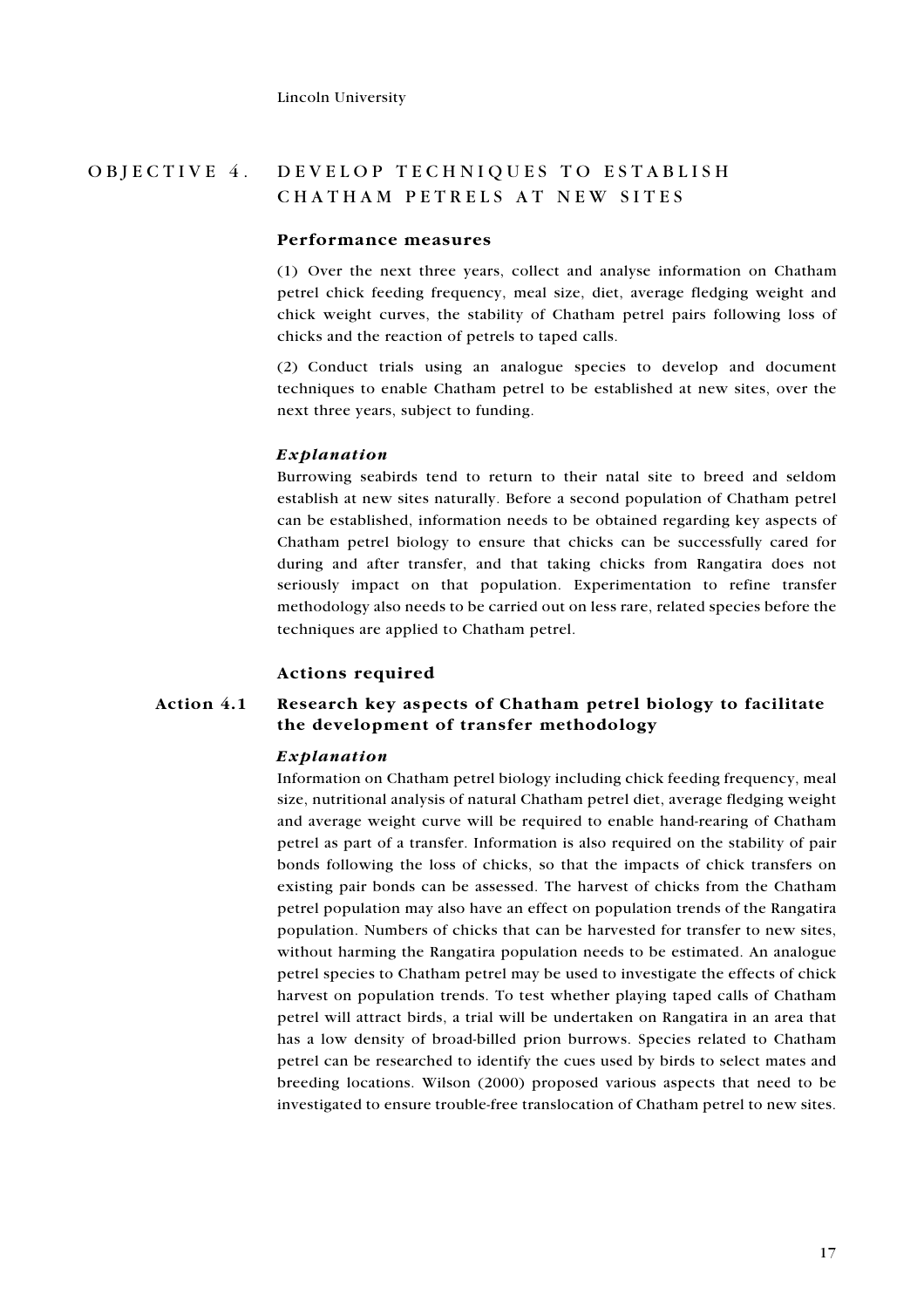## Priority

High

#### Responsibility

**Wellington Conservancy** 

Science Technology and Information Services

Chatham Island Area Office

#### Action 4.2 Conduct trials, using Pycroft's petrel as an analogue, to develop transfer techniques for use on Chatham petrels

#### Explanation

Some research has been undertaken in New Zealand on establishing burrowing seabirds at new sites using techniques such as translocation of chicks near fledging, hand-rearing chicks, and using taped calls as a lure to the new site. These techniques will be further tested by conducting trials on Pycrofts' petrels, which are closely related to Chatham petrel, on Red Mercury Island. Feeding trials were conducted on Pycrofts' petrel during 2000 and a transfer of Pycroft's petrel chicks is proposed during 2001. If successful, the methodology developed during this transfer will be used for Chatham petrel.

### Priority

High

### Responsibility

**Wellington Conservancy** Science Technology and Information Services

## OBJECTIVE 5. SELECT AND PREPARE A SITE FOR ESTABLISH-MENT OF A SECOND CHATHAM PETREL POPULATION IN THE CHATHAM ISLANDS AND INITIATE ATTRACTING AND/OR TRANSFERRING BIRDS TO THE SITE

### Performance measures

(1) Prepare a list, within the next three years, of recommended sites for the establishment of new Chatham petrel breeding colonies in the Chatham Islands, including an assessment of the management requirements for Chatham petrel at each site.

(2) A site is selected and ready for the establishment of a Chatham petrel breeding colony and work is under way to attract or transfer Chatham petrels to the site within five years, subject to funding.

### Explanation

The long-term survival of Chatham petrel will be greatly enhanced by the establishment of a second population. While the protection of the existing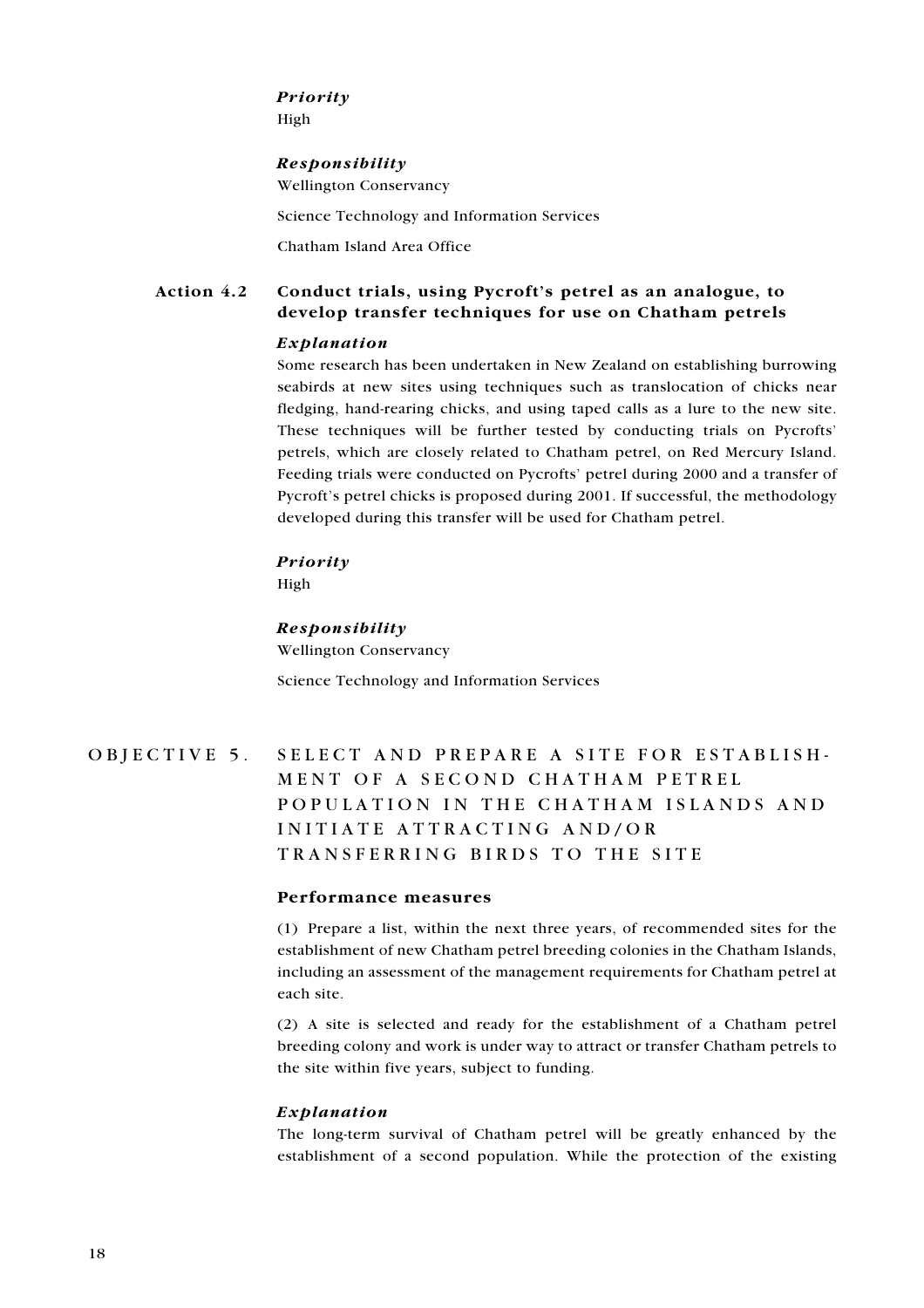population on Rangatira remains a high priority, it may be difficult to achieve a large increase in Chatham petrel numbers on Rangatira given the high number of broad-billed prions there. Establishment of further populations of Chatham petrel in the Chatham Islands is essential to reduce the risk of loss of the Rangatira population and to achieve the long-term goal of reinstating Chatham petrel to further sites within its traditional range. Potential sites for new colonies will need to be assessed and necessary management undertaken. A site with few or no broad-billed prions and with no predators would give Chatham petrels the best opportunity to establish. The presence of other burrowing seabirds is unlikely to be a problem.

#### **Actions required**

#### Action 5.1 Assess and select potential sites for the establishment of new Chatham petrel breeding colonies

#### Explanation

Criteria to select suitable Chatham petrel breeding habitat should include the likelihood of the site attracting the attention of Chatham petrels and broadbilled prions, and the ability to remove or control predators of Chatham petrel. Information on habitat features, including vegetation composition and structure, and micro-climate characteristics will also assist in the selection of potential transfer sites. The presence of other petrel species or likelihood of them being attracted to a site intended for Chatham petrel needs to be considered, but should not necessarily be the limiting factor. For instance, it has been proposed that the predator-free exclosure planned for taiko may also be used for Chatham petrel. In contrast, sites where broad-billed prions are already established, such as Mangere, may be less suitable for establishing Chatham petrels, since they will face the same threats as they face on Rangatira. Other sites suggested include the Ellen Elizabeth Preece Conservation Covenant, other Pitt Island sites, Awatotara/Tuku Valleys, Mt Chudleigh and Maunganui. Once a suitable site has been selected and prepared, and transfer methodology has been developed, it will be necessary to produce a work plan detailing the methods and proposed timeframes for establishing Chatham petrel at the selected site.

#### **Priority**

High

#### Responsibility

**Wellington Conservancy** 

Chatham Island Area Office

#### Action 5.2 Support the current initiative to build a predator-proof exclosure near the Tuku Valley for the establishment of a secure taiko breeding colony

#### Explanation

Sweetwater Covenant, owned by Bruce & Liz Tuanui, has been selected as the preferred site for the construction of a predator-free exclosure and the establishment of a taiko breeding colony (Aikman 1999). This site should also be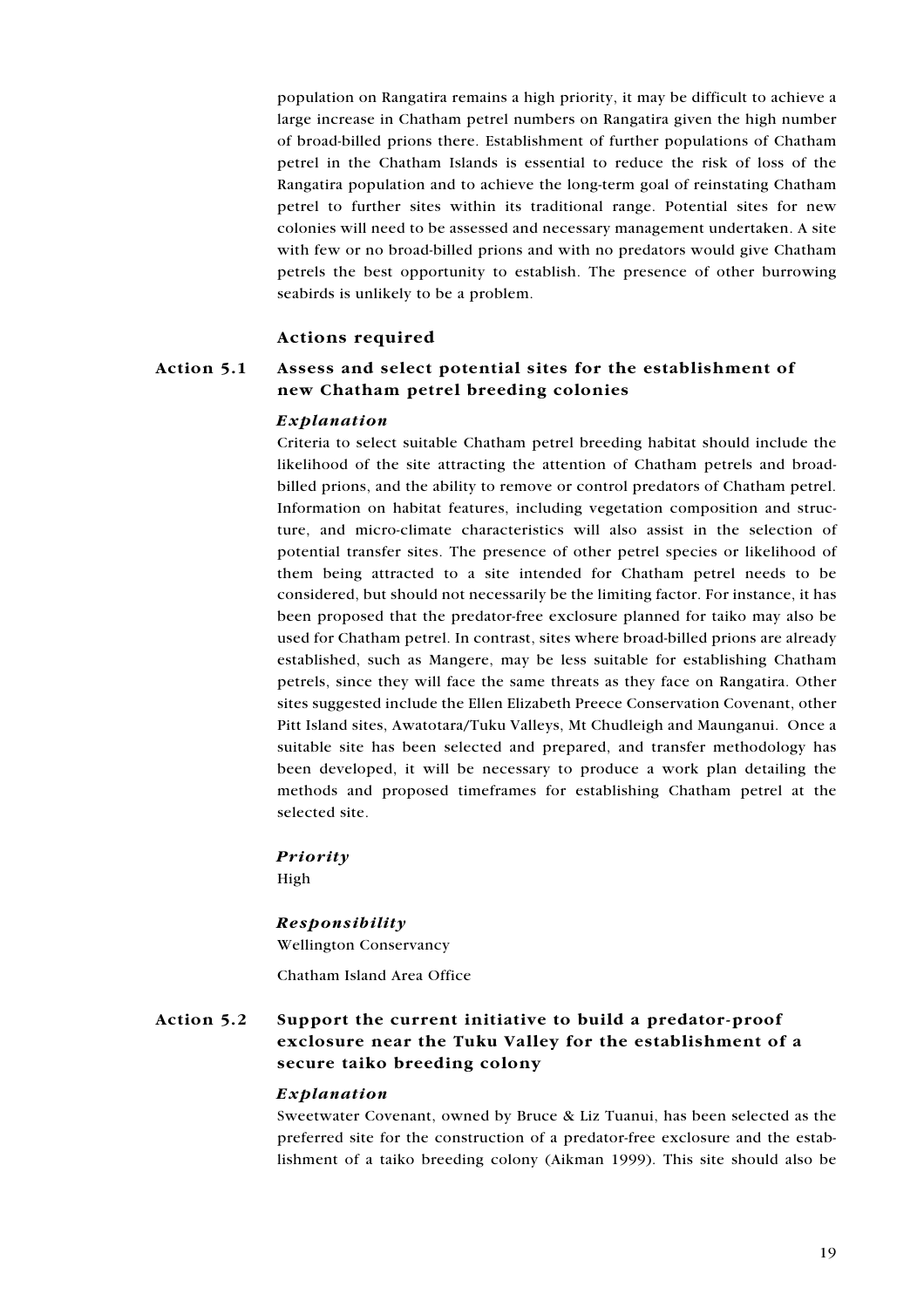<span id="page-19-0"></span>suitable for Chatham petrel. Taiko and Chatham petrel co-existed historically and, being different sizes, should not compete for the same burrows. The proposed fence will exclude cats, pigs, weka and possums and it is proposed that rodents be controlled to zero-density within the exclosure. Rodent control will be very important for the establishment of Chatham petrel as Norway rat and possibly ship rat would pose a serious threat to them.

### Priority

Moderate

#### Responsibility

**Wellington Conservancy** 

Chathams Area Office

## 10. Review date

This plan will be reviewed after ten years, or sooner if new information leads to proposals for a significant change in direction. The plan will remain operative until a reviewed plan is in place. The date that is proposed for review of this recovery plan is July 2011.

# 11. References

- Aikman, H.A. 1999: Chatham predator-proof fence update and fence design trials. Progress report to the Chatham recovery group meeting 1999. Unpublished report, Department of Conservation, Wellington.
- Bancroft, F. 1999: Chatham Island petrel mid season progress report. Unpublished report, Department of Conservation, Chatham Island.
- Bancroft, F. 1998a: Chatham Island petrel end of breeding season report 1997/98. Unpublished report, Department of Conservation, Wellington.
- Bancroft, F. 1998b: Trial cull of broad-billed prions around selected Chatham Island petrel burrows, September 1998. Unpublished report, Department of Conservation, Wellington.
- Bancroft, F.; Bell, M.; Gardner, P. 2000. Report to Chatham Island Petrel Recovery Group. Unpublished report, Department of Conservation (unpublished report).
- Bell, B.D.; Nilsson, R.J. 1992: A report on a visit to South East Island. Unpublished report, Department of Conservation, Wellington.
- BirdLife International. 2000: Threatened Birds of the World: The official source for birds on the IUCN Red List. Lynx Edicions, Barcelona, and BirdLife International, Cambridge, UK.
- Department of Conservation. 1992: Chatham petrel Rangatira 1991/92 season preliminary report. Unpublished report, Department of Conservation, Christchurch.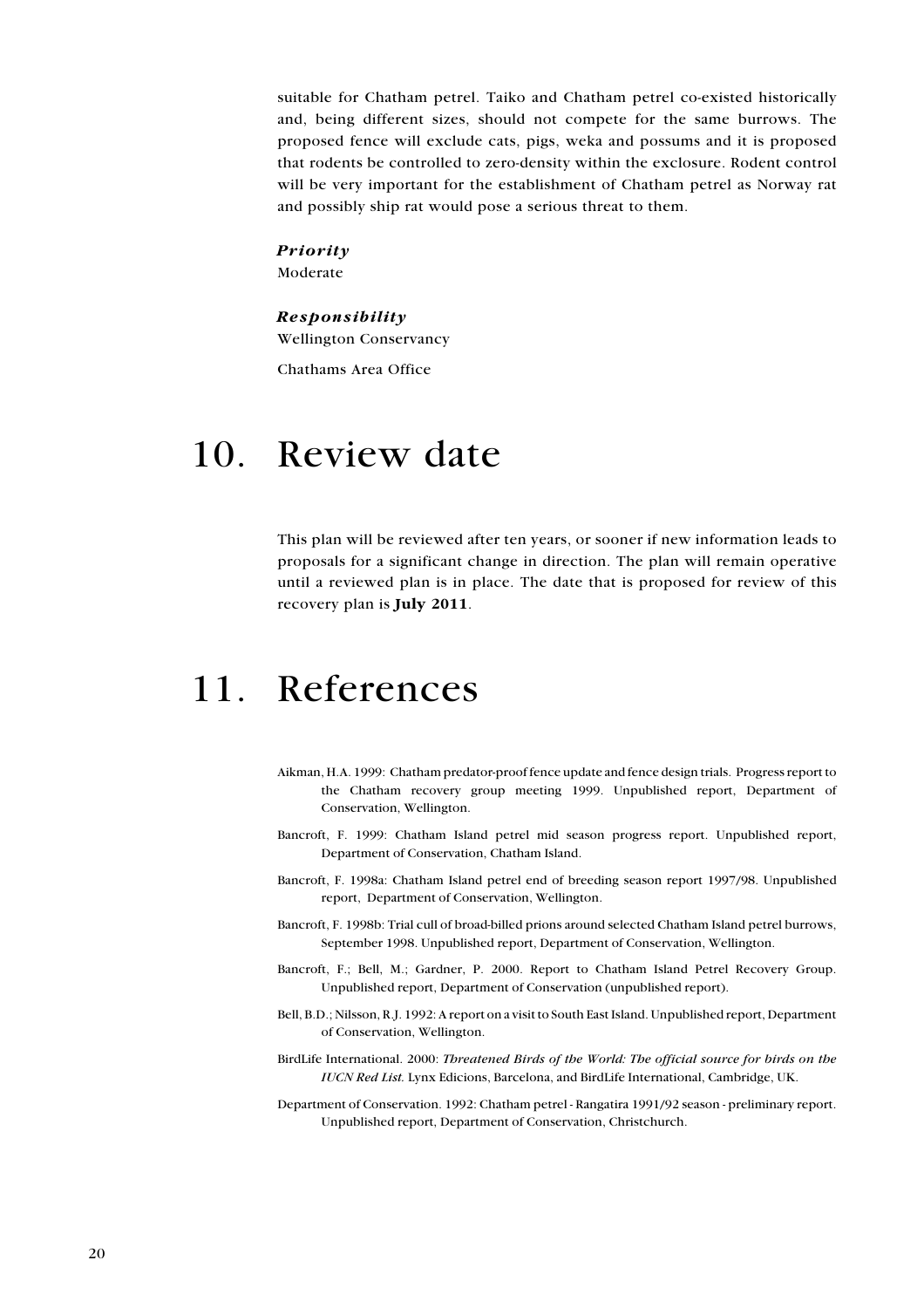- Department of Conservation. 1998: Chatham Island Threatened Species Recovery Group meeting minutes, Waitangi, Chatham Islands, March 1998. Unpublished report, Department of Conservation, Wellington.
- Department of Conservation. 1999: Chatham Island Threatened Species Recovery Group meeting minutes, Chatham Islands, April 1999. Unpublished report, Department of Conservation, Wellington.
- Gardner, P. 1998: Electronic burrow door trials on Motunau Island 1998/99 an alternative management technique for Chatham petrels. Unpublished report, Lincoln University, Canterbury.
- Gardner, P. 1999: Aspects of the breeding biology of the Chatham petrel (*Pterodroma axillaris*). Unpublished report, Department of Conservation, Wellington.
- Gardner, P.; Wilson, K-J. 1999: Chatham petrel (Pterodroma axillaris) studies-breeding biology and burrow blockading. Science for Conservation 131.
- Grant, A.D. 1988: Chatham Island Petrel (ranguru) position paper. Unpublished report, Department of Conservation, Christchurch.
- IUCN Species Survival Commission. 1994: *IUCN Red List Categories*. IUCN. Gland. Switzerland.
- Kennedy, E.S. 1993: Chatham petrel management strategy. Unpublished report, Department of Conservation, Christchurch.
- Kennedy, E.S. 1994a: Chatham Island petrel recovery plan 1994-1998. Unpublished report, Department of Conservation, Christchurch.
- Kennedy, E.S. 1994b: Interim report to the Chatham petrel recovery group on Chatham Island petrel management in the 1993/94 season. Unpublished report, Department of Conservation, Christchurch.
- Kennedy, E.S.; Taylor, G.A. 1993: The 1991/92 survey of Chatham petrel Pterodroma axillaris Distribution and breeding on Rangatira, Chatham Islands. Unpublished report, Department of Conservation, Christchurch
- Marchant, S.; Higgins, P.J. (eds) 1990: Handbook of Australian, New Zealand & Antarctic birds. Vol. 1: Ratites to ducks. Oxford University Press, Melbourne.
- Molloy, J.; Davis, A. 1994: Setting priorities for the conservation of New Zealand's threatened plants and animals. (2nd edn) Department of Conservation, Wellington.
- Nilsson, R.; Kennedy, E; West, G. 1994: Birdlife of South East Island (Rangatira), Chatham Islands, New Zealand. Notornis 41 (supplement): 109-126.
- Taylor, G.A. 1991: Report on the Chatham Island taiko and Chatham Island petrel recovery programmes (1990/91). Threatened species occasional publication 2. Department of Conservation, Wellington.
- Taylor, G.A. 1992: Interactions between Chatham petrels and broad-billed prions on Rangatira Island, 1990/91. Unpublished report, Department of Conservation, Christchurch.
- Taylor, G.A. 1995: Chatham Island trip report (18 January-16 February 1995). Unpublished report, Department of Conservation, Wellington.
- Taylor, G.A. 1998: Chatham Island trip report: 14 January-14 February 1998. Unpublished report, Department of Conservation, Wellington.
- Taylor, G.A. 1999: Chatham Island trip report 4-9 October 1998. Unpublished report, Department of Conservation, Wellington.
- Taylor, G.A. 2000: Action plan for seabird conservation in New Zealand. Part A: Threatened seabirds. Threatened species occasional publication 16. Department of Conservation, Wellington.
- Tennyson, A.J.D.; Millener, P.R. 1994; Bird extinctions and fossil bones from Mangere Island, Chatham Islands. Notornis 41 (supplement): 165-178.
- Was, N.; Wilson, K.J. 1998: Burrow occupancy of broad-billed prions on South East Island. Unpublished report, Department of Conservation, Wellington.